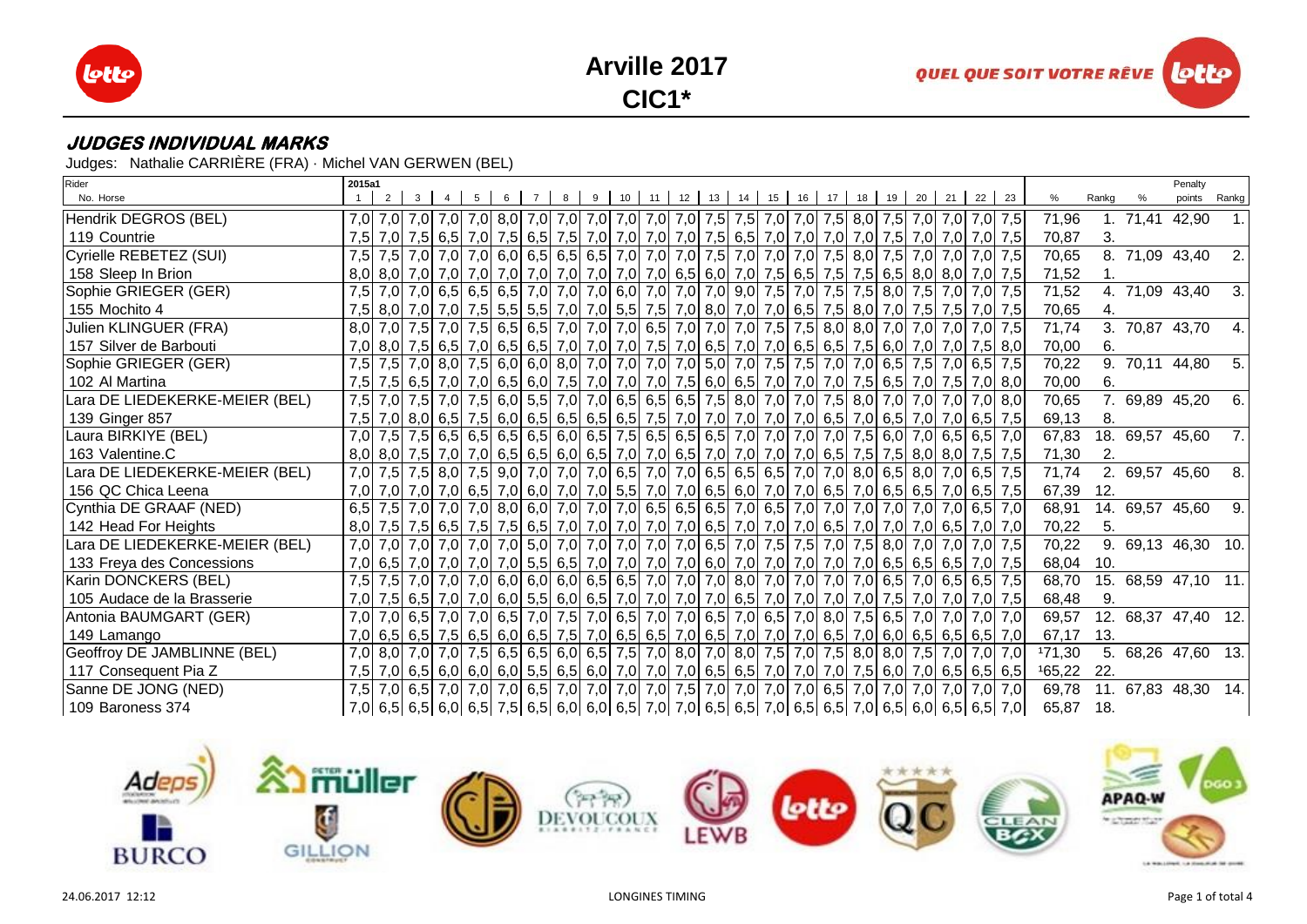





Judges: Nathalie CARRIÈRE (FRA) · Michel VAN GERWEN (BEL)

| Rider                   | 2015a1 |   |  |                |                 |  |  |                                               |  |  |  |  |                                                                                                                   |       |       | Penalty             |  |
|-------------------------|--------|---|--|----------------|-----------------|--|--|-----------------------------------------------|--|--|--|--|-------------------------------------------------------------------------------------------------------------------|-------|-------|---------------------|--|
| No. Horse               |        | 2 |  | 5 <sup>5</sup> | $6 \mid 7 \mid$ |  |  | 8 9 10 11 12 13 14 15 16 17 18 19 20 21 22 23 |  |  |  |  |                                                                                                                   | %     | Rankg | points Rankg        |  |
| Asha LASEROMS (NED)     |        |   |  |                |                 |  |  |                                               |  |  |  |  | 8,0 7,5 7,0 7,5 7,0 7,5 7,0 7,5 8,0 6,5 6,5 8,0 7,5 7,0 6,5 7,0 6,5 7,0 7,0 7,0 7,0 7,0 7,5 7,0 7,0 7,0 7,0 7,    | 70,87 |       | 6. 67,61 48,60 15.  |  |
| 103 Amati               |        |   |  |                |                 |  |  |                                               |  |  |  |  | $6,5$ 6,5 6,5 6,0 6,5 7,0 7,0 6,0 6,5 7,0 6,5 6,0 6,0 6,0 6,5 6,5 6,5 6,5 6,5 7,0 6,5 6,0 6,0 6,0 6,0 6,0         | 64,35 | 29.   |                     |  |
| Alexis GOMEZ (ESP)      |        |   |  |                |                 |  |  |                                               |  |  |  |  | 6,5 7,0 7,0 7,0 7,0 6,5 6,5 6,0 6,5 7,0 6,5 7,0 7,0 7,0 7,0 7,5 7,0 7,0 7,5 7,5 7,0 7,0 7,0 7,0 7,0 7,0           | 69,35 |       | 13. 67,28 49,10 16. |  |
| 129 Finesse             |        |   |  |                |                 |  |  |                                               |  |  |  |  | 7,0 6,5 7,0 5,5 6,5 6,6 7,0 6,0 6,0 6,0 6,5 6,5 7,0 6,5 6,5 6,5 6,6 7,0 7,0 7,0 7,0 6,5 6,5 6,0 6,0 7,0           | 65,22 | 24.   |                     |  |
| Sara BROEKAERT (BEL)    |        |   |  |                |                 |  |  |                                               |  |  |  |  | 7,0 7,0 7,0 7,0 7,0 7,0 7,0 6,5 6,6 6,6 6,6 7,0 7,0 7,0 6,5 5,5 6,5 6,5 6,5 7,0 7,0 7,0 6,5 6,5 7,0               | 67,61 |       | 20. 67,17 49,20 17. |  |
| 125 Expression          |        |   |  |                |                 |  |  |                                               |  |  |  |  | 7,0 7,5 7,0 6,0 6,5 7,0 6,5 7,0 6,5 6,0 6,0 7,0 7,0 7,0 7,0 6,5 7,0 6,5 6,5 6,5 7,0 6,5 6,5 7,0 6,0 7,0           | 66,74 | 15.   |                     |  |
| Valentine EMSENS (BEL)  |        |   |  |                |                 |  |  |                                               |  |  |  |  | 7,0 7,0 6,5 5,5 6,5 6,6 6,0 6,5 6,0 6,5 6,5 7,0 7,0 6,5 6,5 6,5 6,5 7,0 7,0 7,0 7,0 6,5 6,5 6,5 7,0               | 66,09 |       | 28. 66,85 49,70 18. |  |
| 124 Esther du Maillet   |        |   |  |                |                 |  |  |                                               |  |  |  |  | 7,5 6,5 7,0 6,5 7,0 6,5 6,6 7,0 6,5 6,6 6,5 6,5 7,0 7,0 6,5 7,0 7,0 7,0 7,0 6,5 7,0 6,0 6,5 7,0 7,0 7,5           | 67,61 | 11.   |                     |  |
| Kobe CAEMAERT (BEL)     |        |   |  |                |                 |  |  |                                               |  |  |  |  | 6,5 6,5 7,0 6,5 7,0 6,5 7,0 8,0 6,0 6,5 6,5 7,0 7,0 6,5 7,0 6,0 6,5 6,5 6,5 6,5 7,0 7,0 7,0 6,5 6,5 6,5 6,5       | 66,96 |       | 25. 66,85 49,70 19. |  |
| 101 Airagon Z           |        |   |  |                |                 |  |  |                                               |  |  |  |  | $6,0$ 6,5 6,5 6,5 7,0 7,5 6,0 6,5 6,5 7,0 7,0 5,5 6,5 6,5 7,0 6,5 7,0 6,5 7,0 7,5 7,0 7,5 7,0 7,0 6,5 7,0         | 66,74 | 14.   |                     |  |
| Peter STERKENS (BEL)    |        |   |  |                |                 |  |  |                                               |  |  |  |  | 8,0 7,5 7,0 7,0 7,0 7,0 6,5 6,6 7,0 6,6 6,5 7,0 7,0 6,5 6,5 6,5 7,0 7,0 7,0 7,0 7,5 6,5 7,0 6,5 6,5 7,0           | 68,26 |       | 17. 66,74 49,90 20. |  |
| 123 Enzo G              |        |   |  |                |                 |  |  |                                               |  |  |  |  | 7,0 7,0 7,0 6,0 6,5 6,0 5,5 6,0 6,0 7,0 6,5 6,5 6,5 6,6 7,0 6,0 7,0 6,0 7,0 7,0 7,0 7,0 7,0 6,5 7,0               | 65,22 | -21.  |                     |  |
| Annesjien WOUTERS (BEL) |        |   |  |                |                 |  |  |                                               |  |  |  |  | 7,0 7,5 6,5 7,0 7,0 6,5 6,0 7,0 6,0 6,5 6,5 6,5 7,0 7,5 6,5 7,5 6,5 7,0 6,5 5,0 8,0 7,0 7,0 6,5 6,0 7,0           | 67,17 |       | 22. 66,63 50,10 21. |  |
| 114 Cerida              |        |   |  |                |                 |  |  |                                               |  |  |  |  | 6,5 7,6 6,0 7,0 6,5 7,0 6,5 6,0 6,5 6,6 6,6 6,6 7,0 7,0 7,5 5,5 6,5 7,0 5,5 7,0 7,0 7,0 7,0 7,0 6,5 7,0           | 66,09 | 16.   |                     |  |
| Christian CHABOT (BEL)  |        |   |  |                |                 |  |  |                                               |  |  |  |  | 7,0 6,5 7,5 6,0 7,0 8,0 6,0 6,0 6,0 7,5 7,5 7,6 7,0 7,0 7,0 7,0 7,0 7,0 6,5 7,0 6,5 7,0 6,5 6,5 7,0               | 68,48 |       | 16. 66,63 50,10 22. |  |
| 110 Belle Romance       |        |   |  |                |                 |  |  |                                               |  |  |  |  | $6,5$ 6,5 7,0 5,5 7,0 6,5 6,0 6,0 6,0 6,5 7,0 7,0 7,0 6,5 5,5 6,5 6,5 6,0 7,0 7,0 6,5 6,5 6,0 6,5 6,0 6,5         | 64,78 | 27.   |                     |  |
| Julien WERGIFOSSE (BEL) |        |   |  |                |                 |  |  |                                               |  |  |  |  | 7,0 7,0 6,0 6,5 6,5 6,5 6,5 6,5 6,5 6,5 7,0 7,0 6,5 7,5 7,0 7,0 7,5 7,0 7,0 6,5 7,0 6,5 7,0 6,5 6,5 7,0           | 67,39 |       | 21. 66,63 50,10 22. |  |
| 137 Gamin de Bra        |        |   |  |                |                 |  |  |                                               |  |  |  |  | 7,0 6,5 6,5 7,0 6,5 7,0 6,5 6,5 6,5 7,0 6,5 6,5 6,6 6,0 6,5 7,0 6,0 7,0 6,5 7,0 7,0 6,5 6,5 6,5 6,5 6,0 6,5       | 65,87 | 19.   |                     |  |
| Kai-Steffen MEIER (GER) |        |   |  |                |                 |  |  |                                               |  |  |  |  | 7,0 6,5 6,5 6,0 7,0 7,0 6,0 6,0 6,0 6,0 7,5 7,0 6,5 6,5 7,0 7,0 7,0 7,0 7,0 7,0 6,5 7,0 6,5 6,5 6,5 7,0           | 66,96 |       | 23. 66,09 50,90 24. |  |
| 154 Mighty Mr. Magic M  |        |   |  |                |                 |  |  |                                               |  |  |  |  | 7,0 6,0 7,0 6,5 6,5 6,5 6,6 6,0 5,5 6,5 6,0 7,0 7,0 7,0 6,0 6,5 7,0 7,0 6,0 7,0 6,0 7,0 6,0 6,5 6,5 6,5 7,0       | 65,22 | 22.   |                     |  |
| Rik GEIRNAERT (BEL)     |        |   |  |                |                 |  |  |                                               |  |  |  |  | 7,0 7,0 7,0 7,0 7,0 7,0 7,0 6,5 6,6 6,6 6,5 7,0 6,5 6,5 6,6 6,6 6,5 7,0 4,0 7,0 7,0 7,0 6,5 6,5 6,5 6,5           | 65,87 |       | 30. 65,98 51,00 25. |  |
| 148 Kulo                |        |   |  |                |                 |  |  |                                               |  |  |  |  | 7,0 6,5 7,0 7,0 6,5 6,5 6,5 6,6 7,0 6,5 7,0 6,5 6,5 7,0 6,5 7,0 6,5 7,0 6,5 7,0 6,7 7,0 7,0 6,0 6,5 6,5 6,5 7,0   | 66,09 | 17.   |                     |  |
| Julia SCHMITZ (BEL)     |        |   |  |                |                 |  |  |                                               |  |  |  |  | 7,0 7,0 6,0 6,5 6,5 6,6 6,0 7,0 7,0 6,0 7,0 7,0 7,0 7,0 4,0 7,0 6,5 7,0 7,0 7,0 6,5 7,0 7,0 6,5 7,0 6,5 7,0       | 65,87 |       | 29. 65,33 52,00 26. |  |
| 130 First Class GS      |        |   |  |                |                 |  |  |                                               |  |  |  |  | 7,0 6,5 7,0 7,0 7,0 7,0 7,0 5,5 6,5 6,5 6,5 6,5 7,0 7,0 4,5 6,5 7,0 7,0 6,0 7,0 6,0 6,5 6,0 6,5 7,0               | 64,78 | 26.   |                     |  |
| Asha LASEROMS (NED)     |        |   |  |                |                 |  |  |                                               |  |  |  |  | 7,0 7,0 7,0 6,5 6,0 7,0 6,0 6,0 6,0 6,0 6,5 4,0 6,5 7,0 6,0 7,5 7,0 7,0 6,5 7,0 7,0 6,5 6,5 6,5 6,0 7,0           | 65,22 |       | 32. 65,11 52,30 27. |  |
| 162 Valcor              |        |   |  |                |                 |  |  |                                               |  |  |  |  | $6,5$ 7,0 6,0 6,0 7,0 6,0 7,0 6,0 6,5 6,0 6,0 6,0 7,0 7,0 6,5 6,5 7,0 6,5 6,5 7,0 6,5 6,5 6,5 6,5 6,5 6,5 6,5 6,5 | 65,00 | 25.   |                     |  |
| Marlou CRAMER (NED)     |        |   |  |                |                 |  |  |                                               |  |  |  |  | 7,0 7,0 7,0 7,0 6,5 6,5 7,0 6,0 7,0 6,0 6,5 6,5 6,5 6,5 6,5 6,5 7,0 6,5 6,5 6,5 7,0 7,0 6,5 6,5 6,5 6,5 7,0       | 66,52 |       | 26. 65,11 52,30 27. |  |
| 168 Zig Zag             |        |   |  |                |                 |  |  |                                               |  |  |  |  | 7,5 6,5 6,0 6,5 6,0 6,5 6,0 6,0 5,5 7,0 6,0 6,5 7,0 6,0 6,0 6,0 6,5 6,5 6,0 6,0 7,0 6,5 6,5 6,0 6,5 6,5 6,5       | 63,70 | 32.   |                     |  |

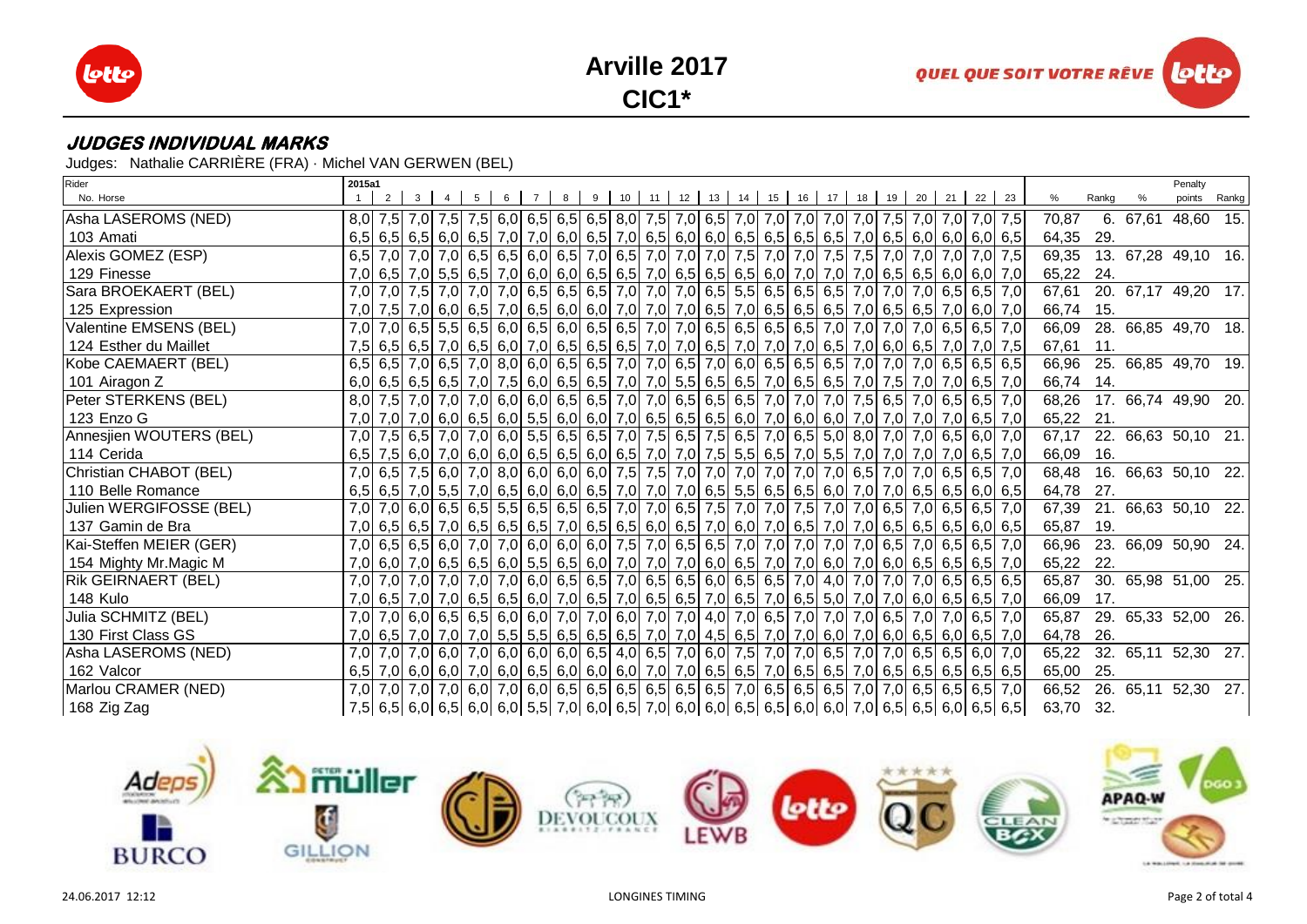





Judges: Nathalie CARRIÈRE (FRA) · Michel VAN GERWEN (BEL)

| Rider                             | 2015a1 |   |  |   |   |                |   |  |  |  |  |  |                                             |  |                                                                                                                                                 |                                                                                                                |       | Penalty             |  |
|-----------------------------------|--------|---|--|---|---|----------------|---|--|--|--|--|--|---------------------------------------------|--|-------------------------------------------------------------------------------------------------------------------------------------------------|----------------------------------------------------------------------------------------------------------------|-------|---------------------|--|
| No. Horse                         |        | 2 |  | 5 | 6 | $\overline{7}$ | 8 |  |  |  |  |  | 9 10 11 12 13 14 15 16 17 18 19 20 21 22 23 |  |                                                                                                                                                 | %                                                                                                              | Rankg | points Rankg        |  |
| Bruno BEYNE (BEL)                 |        |   |  |   |   |                |   |  |  |  |  |  |                                             |  |                                                                                                                                                 | 64,78                                                                                                          |       | 37. 65,11 52,30 29. |  |
| 146 Idith de Saar                 |        |   |  |   |   |                |   |  |  |  |  |  |                                             |  |                                                                                                                                                 | 65,43                                                                                                          | -20.  |                     |  |
| Karin DONCKERS (BEL)              |        |   |  |   |   |                |   |  |  |  |  |  |                                             |  |                                                                                                                                                 | 6,5 6,5 7,0 7,0 7,0 6,5 6,5 6,5 6,5 6,5 6,5 6,5 6,5 7,0 6,5 6,0 7,0 7,0 7,0 7,0 7,0 6,5 7,0 6,5 6,5 7,5 164,78 |       | 36. 64,46 53,30 30. |  |
| 151 Li Sii                        |        |   |  |   |   |                |   |  |  |  |  |  |                                             |  | 7,0 6,5 7,0 6,5 6,5 6,5 6,5 7,0 7,0 7,0 7,0 7,0 7,5 5,5 6,5 7,0 7,0 7,0 7,0 6,5 6,5 6,5 7,0 6,5 6,5 6,5 6,5                                     | 1164,13                                                                                                        | 30.   |                     |  |
| Julie VERBERT (BEL)               |        |   |  |   |   |                |   |  |  |  |  |  |                                             |  | 7,0 6,5 7,0 6,5 7,0 7,0 7,5 6,0 6,5 7,0 7,0 7,0 7,0 7,0 7,0 7,0 7,0 7,0 6,5 7,0 7,0 7,0 7,0 7,0 6,5 7,0                                         | 267,61                                                                                                         |       | 19. 64,35 53,50 31. |  |
| 165 Wamiona                       |        |   |  |   |   |                |   |  |  |  |  |  |                                             |  | 6,5 6,0 6,0 6,0 6,0 6,0 7,0 5,0 6,0 6,0 7,0 7,0 6,0 6,0 6,0 6,5 7,0 6,0 6,0 7,0 6,0 6,0 6,0 6,0 6,0 6,0 6,0                                     | 261,09                                                                                                         | 46.   |                     |  |
| Iris PEMEN (NED)                  |        |   |  |   |   |                |   |  |  |  |  |  |                                             |  | 7,5 7,0 6,0 6,5 7,0 7,0 7,0 7,0 6,0 6,0 6,5 7,0 6,5 6,5 6,5 7,0 7,0 4,0 6,0 7,0 6,0 6,5 6,5 6,5 6,0 6,5                                         | 64,57                                                                                                          |       | 38. 64,35 53,50 32. |  |
| 166 Weering's Junior              |        |   |  |   |   |                |   |  |  |  |  |  |                                             |  | 7,0 7,0 6,5 7,5 6,0 6,5 6,0 6,0 6,0 6,0 7,0 6,5 7,0 5,5 6,0 7,0 5,0 6,0 7,0 7,0 6,0 6,0 6,0 6,5 6,5                                             | 64,13                                                                                                          | 31.   |                     |  |
| Pierre Alexis RALLET (LUX)        |        |   |  |   |   |                |   |  |  |  |  |  |                                             |  | 7,5 7,0 7,0 6,5 6,5 6,5 6,6 7,0 6,5 6,6 7,0 6,5 7,0 6,0 7,0 7,0 7,0 7,0 6,5 8,0 7,0 6,5 6,5 6,5 6,5 7,0                                         | 66,52                                                                                                          |       | 26. 64,35 53,50 33. |  |
| 161 Ukinella de Reve              |        |   |  |   |   |                |   |  |  |  |  |  |                                             |  | 7,0 7,0 6,5 6,5 6,5 6,5 6,5 6,6 6,5 6,0 5,5 6,5 6,6 6,0 6,5 6,0 6,5 6,5 6,5 6,6 6,6 6,5 5,5 6,0 5,5 6,0 6,0 6,0                                 | 62,17                                                                                                          | 40.   |                     |  |
| Julien WERGIFOSSE (BEL)           |        |   |  |   |   |                |   |  |  |  |  |  |                                             |  | 6,5 6,5 7,0 6,5 7,0 7,0 7,0 6,5 6,5 6,5 6,5 6,6 6,5 6,6 6,6 6,6 6,5 7,0 6,0 6,5 6,5 6,5 6,5 6,5 6,5 6,5 7,0                                     | 65,00                                                                                                          |       | 34. 64,24 53,60 34. |  |
| 121 Dwight de St Roch             |        |   |  |   |   |                |   |  |  |  |  |  |                                             |  | $6,5$ 6,0 6,0 6,0 6,0 7,0 7,0 7,0 6,5 6,0 5,0 6,0 6,0 6,5 6,5 6,5 6,5 6,5 6,6 7,0 7,0 6,5 6,0 6,5 6,5 6,5                                       | 63,48                                                                                                          | 34.   |                     |  |
| Timothy DENUTTE (BEL)             |        |   |  |   |   |                |   |  |  |  |  |  |                                             |  | 7,0 7,0 6,5 6,5 6,6 6,6 7,0 6,0 5,0 6,5 7,0 7,0 7,0 4,0 7,0 7,0 6,5 4,0 7,0 7,0 6,5 6,5 6,5 6,0 7,0                                             | 64,13                                                                                                          |       | 43. 64,24 53,60 35. |  |
| 116 Coldplay                      |        |   |  |   |   |                |   |  |  |  |  |  |                                             |  | 7,0 7,0 7,0 6,0 6,5 7,0 6,0 6,5 7,0 6,6 7,0 7,0 7,0 5,5 6,5 7,0 6,5 7,0 6,5 6,0 6,5 6,0 6,5 6,0 6,5 6,0 6,5                                     | 64,35                                                                                                          | 28.   |                     |  |
| Pauline LAMBERMONT (BEL)          |        |   |  |   |   |                |   |  |  |  |  |  |                                             |  | 6,5 7,0 7,0 7,0 6,5 3,0 6,0 6,5 6,5 7,0 6,5 6,5 6,5 6,5 6,5 6,5 7,0 7,0 6,5 6,5 7,0 6,5 6,5 7,0 6,5 6,5 7,0                                     | 65,00                                                                                                          |       | 33. 64,02 54,00 36. |  |
| 108 Balou de la Salle (BE)        |        |   |  |   |   |                |   |  |  |  |  |  |                                             |  | 7,0 7,5 6,0 6,5 5,6 5,6 5,6 6,0 6,5 6,0 6,5 7,0 6,5 6,5 6,5 6,0 6,5 6,0 6,5 7,0 6,0 6,5 6,0 6,0 6,0 6,0                                         | 63,04                                                                                                          | 36.   |                     |  |
| Max TRENNING (NED)                |        |   |  |   |   |                |   |  |  |  |  |  |                                             |  | 6,5 6,5 6,5 7,0 6,0 7,0 6,0 7,0 6,5 6,6 6,5 6,5 7,0 6,5 7,0 7,0 7,0 7,0 7,0 6,5 6,0 5,0 7,0 6,5 6,5 6,5 6,5                                     | 65,00                                                                                                          |       | 34. 63,91 54,10 37. |  |
| 138 Gentleman's Agreement v. Chie |        |   |  |   |   |                |   |  |  |  |  |  |                                             |  | $6,5$ $7,0$ $6,5$ $6,0$ $6,5$ $6,5$ $6,5$ $6,0$ $6,5$ $6,0$ $6,5$ $6,0$ $6,5$ $6,0$ $6,5$ $6,0$ $6,5$ $6,0$ $6,5$ $6,5$ $6,6$ $6,5$ $6,6$ $6,6$ | 62,83                                                                                                          | 37.   |                     |  |
| Julia SCHMITZ (BEL)               |        |   |  |   |   |                |   |  |  |  |  |  |                                             |  | 6,5 6,0 7,0 7,0 6,5 6,6 6,5 6,5 7,0 7,0 6,5 7,0 6,0 6,0 6,0 6,0 6,5 6,0 4,0 6,5 6,0 7,0 6,5 6,0 7,0                                             | 63,91                                                                                                          |       | 44. 63,80 54,30 38. |  |
| 128 Figaro des Concessions        |        |   |  |   |   |                |   |  |  |  |  |  |                                             |  | $6,5$ 5,5 6,5 6,5 6,6 7,0 6,0 7,0 6,0 7,0 6,5 7,0 7,0 6,5 6,0 6,5 6,0 5,0 5,0 6,5 7,0 6,0 6,0 6,0 6,0 7,0                                       | 63,70                                                                                                          | 33.   |                     |  |
| San DANHIEUX (BEL)                |        |   |  |   |   |                |   |  |  |  |  |  |                                             |  | 7,0 6,5 7,0 7,0 6,5 6,5 6,5 7,0 6,5 6,5 6,5 7,0 6,5 6,6 7,0 6,5 6,0 7,0 6,5 6,0 6,0 7,0 6,5 6,5 6,5 6,5 6,5 7,0                                 | 65,43                                                                                                          |       | 31. 63,59 54,60 39. |  |
| 122 Eminence                      |        |   |  |   |   |                |   |  |  |  |  |  |                                             |  | 6,0 6,0 6,0 6,0 6,0 6,0 7,0 6,0 6,0 6,0 7,0 6,5 6,5 7,0 6,0 6,0 6,5 6,5 7,0 6,0 6,6 6,6 6,6 6,0 6,0 6,6 6,6 6,0                                 | 61,74                                                                                                          | 42.   |                     |  |
| Alexis GOMEZ (ESP)                |        |   |  |   |   |                |   |  |  |  |  |  |                                             |  | 6,5 6,5 6,5 7,0 7,0 6,5 7,0 6,0 5,0 7,0 7,0 7,0 7,0 7,0 7,0 6,5 7,0 7,0 7,0 7,0 7,0 7,0 6,0 7,0 6,5 6,5 7,0                                     | 66,96                                                                                                          |       | 23. 63,48 54,80 40. |  |
| 131 First Love                    |        |   |  |   |   |                |   |  |  |  |  |  |                                             |  | $6,0$ 6,0 6,0 5,5 6,0 5,5 6,0 6,0 6,0 6,0 6,5 6,0 6,0 6,0 6,0 6,5 7,0 5,5 6,0 6,0 6,0 5,5 6,0 6,0 6,0                                           | 60,00                                                                                                          | 50.   |                     |  |
| Marilène GAUDET (SUI)             |        |   |  |   |   |                |   |  |  |  |  |  |                                             |  | 7,0 4,0 6,0 6,5 7,0 6,0 6,5 7,0 6,0 6,5 6,0 6,5 6,5 7,0 7,0 7,0 7,0 7,0 6,0 6,5 7,0 5,0 6,5 6,5 6,5 6,5 7,0                                     | 64,35                                                                                                          |       | 39. 63,37 54,90 41. |  |
| 136 Galant des Sables             |        |   |  |   |   |                |   |  |  |  |  |  |                                             |  | $7,0$ 4,5 $7,0$ 5,5 $6,5$ 6,5 $6,0$ 6,0 $6,5$ 6,5 $6,5$ 6,5 $7,0$ 6,5 $6,5$ 6,5 $6,0$ 6,0 $6,5$ 6,0 $6,0$ 6,0 $6,0$ 6,0 $6,0$ 6,0 $6,0$         | 62,39                                                                                                          | 38.   |                     |  |
| Kari-Ann VERHAEGEN (BEL)          |        |   |  |   |   |                |   |  |  |  |  |  |                                             |  | 7,0 6,5 6,0 6,5 6,0 6,5 7,0 6,0 6,0 6,5 6,0 6,5 6,0 6,0 7,0 6,5 6,0 6,0 6,7 6 6,0 6,5 6,0 6,5 6,0 6,0 6,0 6,5                                   | 63,26                                                                                                          |       | 45. 63,37 54,90 42. |  |
| 107 Aventijn S                    |        |   |  |   |   |                |   |  |  |  |  |  |                                             |  | 6,5 6,5 6,0 6,0 6,0 6,0 7,0 5,5 6,0 6,0 7,0 6,5 6,5 6,5 6,5 7,0 6,5 6,0 7,0 6,5 6,0 6,0 6,0 6,0 6,0 6,5                                         | 63,48 35.                                                                                                      |       |                     |  |